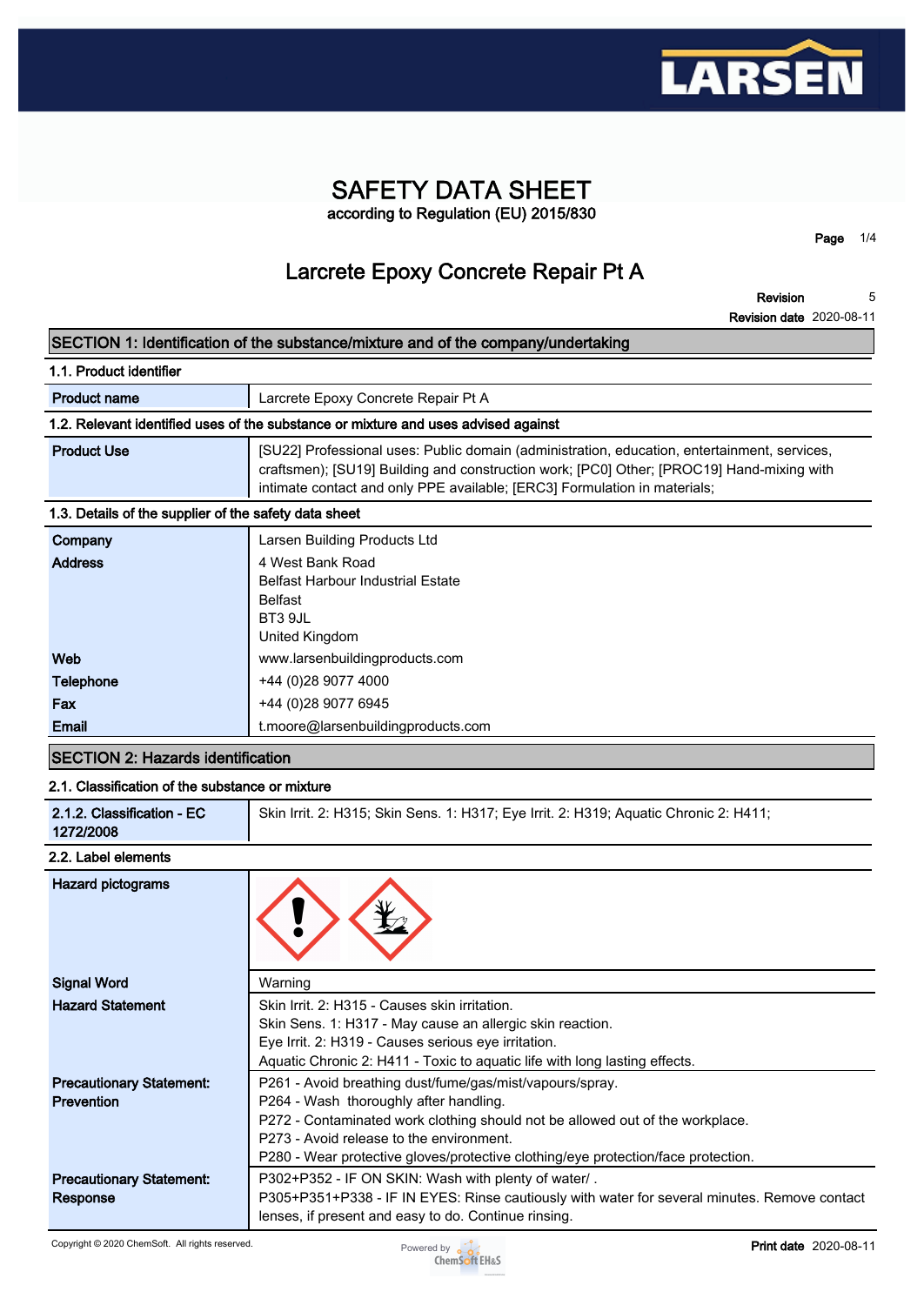| 2.2. Label elements             |                                                                                                                                                                                                                                                                                 |
|---------------------------------|---------------------------------------------------------------------------------------------------------------------------------------------------------------------------------------------------------------------------------------------------------------------------------|
|                                 | P321 - Specific treatment (see on this label).<br>P332+P313 - If skin irritation occurs: Get medical advice/attention.<br>P333+P313 - If skin irritation or rash occurs: Get medical advice/attention.<br>P337+P313 - If eye irritation persists: Get medical advice/attention. |
|                                 | P391 - Collect spillage.                                                                                                                                                                                                                                                        |
| <b>Precautionary Statement:</b> | P501 - Dispose of contents/container to                                                                                                                                                                                                                                         |
| <b>Disposal</b>                 |                                                                                                                                                                                                                                                                                 |
|                                 |                                                                                                                                                                                                                                                                                 |

#### **SECTION 3: Composition/information on ingredients**

#### **3.2. Mixtures**

#### **EC 1272/2008**

| <b>Chemical Name</b>              | Index No.    | CAS No.    | EC No.    | <b>REACH Registration</b><br><b>Number</b> | Conc.<br>$(\%w/w)$ | Classification                     |
|-----------------------------------|--------------|------------|-----------|--------------------------------------------|--------------------|------------------------------------|
| Bisphenol A-(epichlorhydrin)      | 603-074-00-8 | 25068-38-6 | 500-033-5 |                                            |                    | Eye Irrit. 2: H319; Skin Irrit. 2: |
| (reaction product)                |              |            |           |                                            |                    | H315; Skin Sens. 1: H317;          |
|                                   |              |            |           |                                            |                    | Aquatic Chronic 2: H411;           |
| Bisphenol F Type Epoxy Resin      |              | 28064-14-4 |           |                                            |                    | Skin Irrit. 2: H315; Skin Sens.    |
|                                   |              |            |           |                                            |                    | 1: H317; Eye Irrit. 2: H319;       |
|                                   |              |            |           |                                            |                    | Aquatic Chronic 2: H411;           |
| Glycidylether of C12-C14 alcohols |              | 68809-97-2 | 271-846-8 |                                            |                    | Skin Irrit. 2: H315; Skin Sens.    |
|                                   |              |            |           |                                            |                    | 1: H317; Eye Irrit. 2: H319;       |

#### **SECTION 4: First aid measures**

#### **4.1. Description of first aid measures**

| Inhalation          | Irritating to respiratory system. Inhalation may cause coughing, tightness of the chest and irritation<br>of the respiratory system. Move the exposed person to fresh air. Seek medical attention. |
|---------------------|----------------------------------------------------------------------------------------------------------------------------------------------------------------------------------------------------|
| Eye contact         | Irritating to eyes. Rinse immediately with plenty of water for 15 minutes holding the eyelids open.<br>Seek medical attention if irritation or symptoms persist.                                   |
| <b>Skin contact</b> | Irritating to skin. Wash off immediately with plenty of soap and water. Remove contaminated<br>clothing. Seek medical attention if irritation or symptoms persist.                                 |
| Ingestion           | Ingestion may cause nausea and vomiting. Seek medical attention if irritation or symptoms persist.<br>DO NOT INDUCE VOMITING.                                                                      |

#### **SECTION 5: Firefighting measures**

#### **5.1. Extinguishing media**

**Carbon oxides.**

#### **5.2. Special hazards arising from the substance or mixture**

**Burning produces irritating, toxic and obnoxious fumes.**

#### **5.3. Advice for firefighters**

**Wear suitable respiratory equipment when necessary.**

#### **SECTION 6: Accidental release measures**

#### **6.1. Personal precautions, protective equipment and emergency procedures**

**Ensure adequate ventilation of the working area. Wear suitable protective equipment.**

#### **6.2. Environmental precautions**

**Do not allow product to enter drains. Prevent further spillage if safe.**

#### **6.3. Methods and material for containment and cleaning up**

**Absorb with inert, absorbent material. Sweep up. Transfer to suitable, labelled containers for disposal. Clean spillage area thoroughly with plenty of water.**

#### **SECTION 7: Handling and storage**

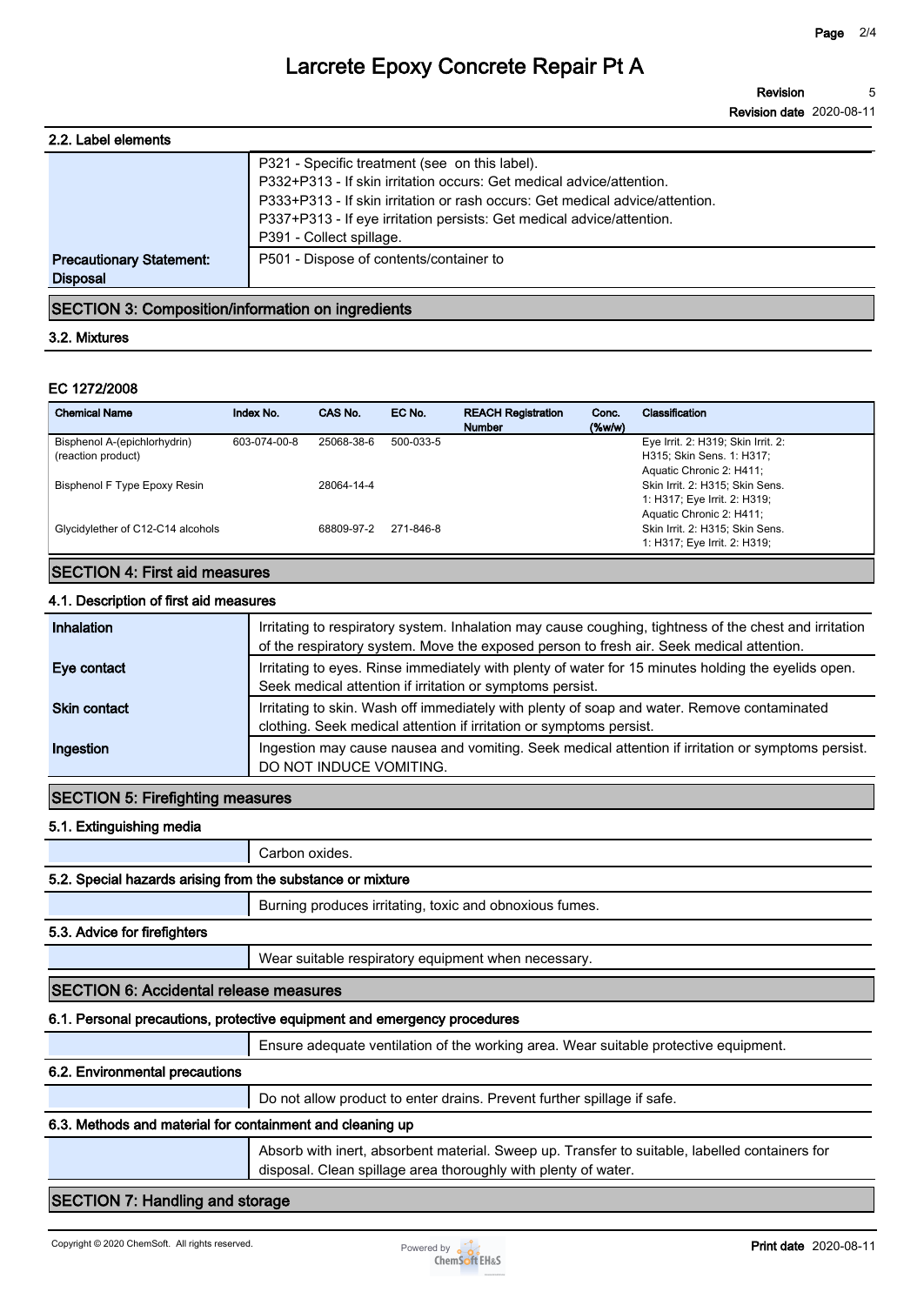#### **7.1. Precautions for safe handling**

|                                                                   | Avoid contact with eyes and skin. Ensure adequate ventilation of the working area. Adopt best<br>Manual Handling considerations when handling, carrying and dispensing. |  |
|-------------------------------------------------------------------|-------------------------------------------------------------------------------------------------------------------------------------------------------------------------|--|
| 7.2. Conditions for safe storage, including any incompatibilities |                                                                                                                                                                         |  |
|                                                                   |                                                                                                                                                                         |  |

**Keep in a cool, dry, well ventilated area. Keep containers tightly closed. Store in correctly labelled containers.**

#### **SECTION 8: Exposure controls/personal protection**

#### **8.2. Exposure controls**

| 8.2.1. Appropriate engineering<br>controls | Ensure adequate ventilation of the working area.                          |
|--------------------------------------------|---------------------------------------------------------------------------|
| 8.2.2. Individual protection               | Wear chemical protective clothing.                                        |
| measures                                   |                                                                           |
| Eye / face protection                      | Approved safety goggles.                                                  |
| Skin protection -                          | Chemical resistant gloves (PVC).                                          |
| Handprotection                             |                                                                           |
| <b>Respiratory protection</b>              | In case of insufficient ventilation, wear suitable respiratory equipment. |

#### **SECTION 9: Physical and chemical properties**

#### **9.1. Information on basic physical and chemical properties**

| Appearance   Liquid |                                          |
|---------------------|------------------------------------------|
|                     | <b>Colour</b> Colourless to straw yellow |
|                     | <b>Odour</b> Characteristic              |

#### **SECTION 10: Stability and reactivity**

**10.2. Chemical stability**

**Stable under normal conditions.**

#### **SECTION 11: Toxicological information**

#### **11.1.4. Toxicological Information**

**No data available**

#### **SECTION 12: Ecological information**

**12.1. Toxicity**

| No data available                                                                           |
|---------------------------------------------------------------------------------------------|
| Toxic to aquatic organisms, may cause long-term adverse effects in the aquatic environment. |

#### **SECTION 13: Disposal considerations**

#### **General information**

**Dispose of in compliance with all local and national regulations.**

#### **SECTION 14: Transport information**

#### **Hazard pictograms**



#### **14.1. UN number**

**UN3082**

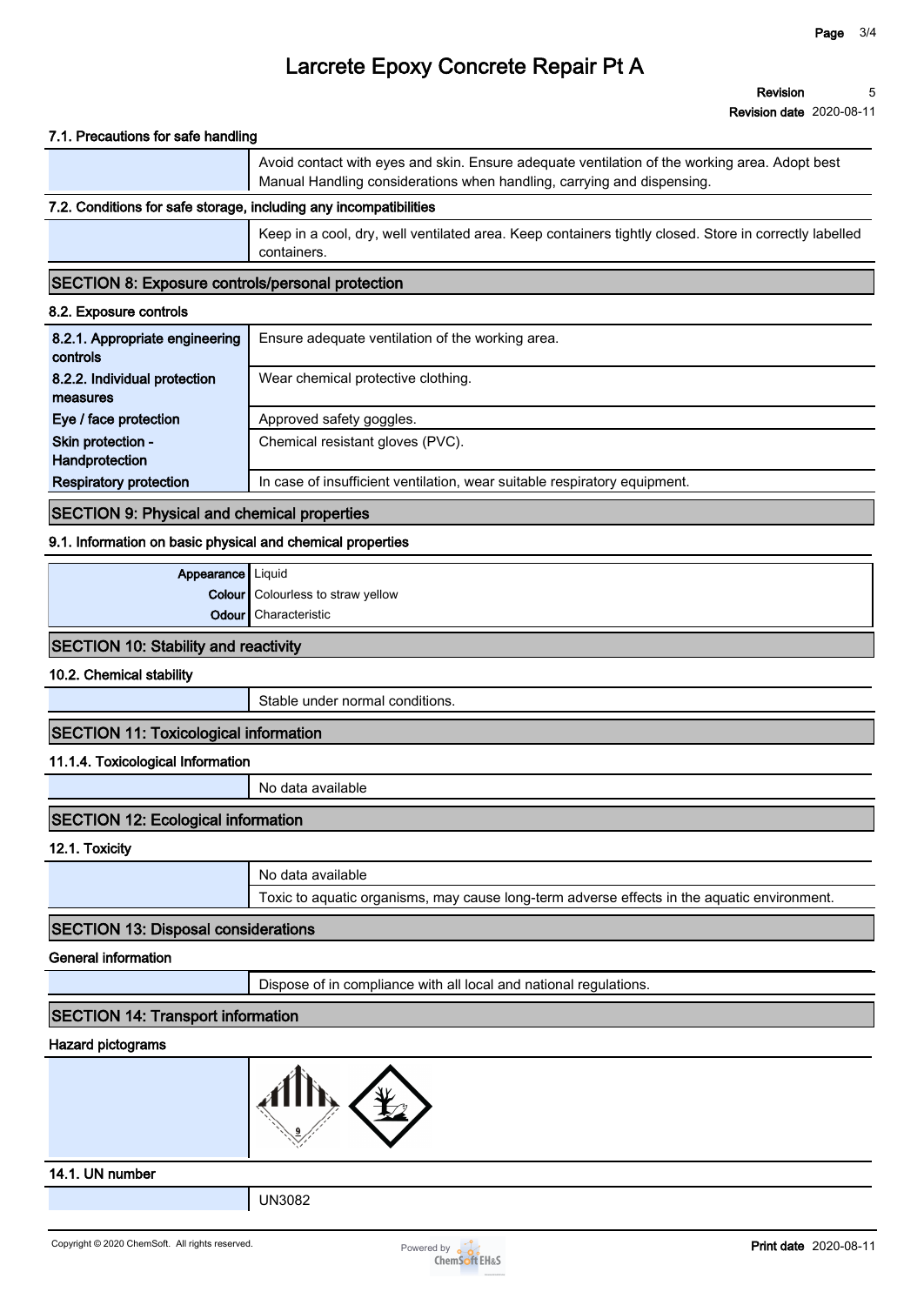**Revision Revision date 2020-08-11 5**

| 14.2. UN proper shipping name             |                                                     |
|-------------------------------------------|-----------------------------------------------------|
|                                           | ENVIRONMENTALLY HAZARDOUS SUBSTANCE, LIQUID, N.O.S. |
| 14.3. Transport hazard class(es)          |                                                     |
| <b>ADR/RID</b>                            | $\boldsymbol{9}$                                    |
| Subsidiary risk                           |                                                     |
| <b>IMDG</b>                               | 9                                                   |
| Subsidiary risk                           |                                                     |
| <b>IATA</b>                               | 9                                                   |
| Subsidiary risk                           |                                                     |
| 14.4. Packing group                       |                                                     |
| Packing group                             | $\mathbf{III}$                                      |
| 14.5. Environmental hazards               |                                                     |
| <b>Environmental hazards</b>              | Yes                                                 |
| Marine pollutant                          | Yes                                                 |
| <b>ADR/RID</b>                            |                                                     |
| <b>Hazard ID</b>                          | 90                                                  |
| <b>Tunnel Category</b>                    | (E)                                                 |
| <b>IMDG</b>                               |                                                     |
| <b>EmS Code</b>                           | F-A S-F                                             |
| <b>IATA</b>                               |                                                     |
| <b>Packing Instruction (Cargo)</b>        | 964                                                 |
| <b>Maximum quantity</b>                   | 450L                                                |
| <b>Packing Instruction</b><br>(Passenger) | 964                                                 |
| <b>Maximum quantity</b>                   | 450L                                                |

**Further information**

**The product is not classified as dangerous for carriage.**

#### **SECTION 15: Regulatory information**

### **SECTION 16: Other information**

| Other information                                                                                                                                       |                                                                                                                                                                                                                                                                                                                                                                                                                                                                                |
|---------------------------------------------------------------------------------------------------------------------------------------------------------|--------------------------------------------------------------------------------------------------------------------------------------------------------------------------------------------------------------------------------------------------------------------------------------------------------------------------------------------------------------------------------------------------------------------------------------------------------------------------------|
| <b>Revision</b>                                                                                                                                         | This document differs from the previous version in the following areas:.<br>8 - Respiratory protection.                                                                                                                                                                                                                                                                                                                                                                        |
| Skin Irrit. 2: H315 - Causes skin irritation.<br>Text of Hazard Statements in<br>Skin Sens. 1: H317 - May cause an allergic skin reaction.<br>Section 3 |                                                                                                                                                                                                                                                                                                                                                                                                                                                                                |
|                                                                                                                                                         | Eye Irrit. 2: H319 - Causes serious eye irritation.<br>Aquatic Chronic 2: H411 - Toxic to aquatic life with long lasting effects.                                                                                                                                                                                                                                                                                                                                              |
| <b>Further information</b>                                                                                                                              |                                                                                                                                                                                                                                                                                                                                                                                                                                                                                |
|                                                                                                                                                         | The information supplied in this Safety Data Sheet is designed only as guidance for the safe use,<br>storage and handling of the product. This information is correct to the best of our knowledge and<br>belief at the date of publication however no guarantee is made to its accuracy. This information<br>relates only to the specific material designated and may not be valid for such material used in<br>combination with any other materials or in any other process. |

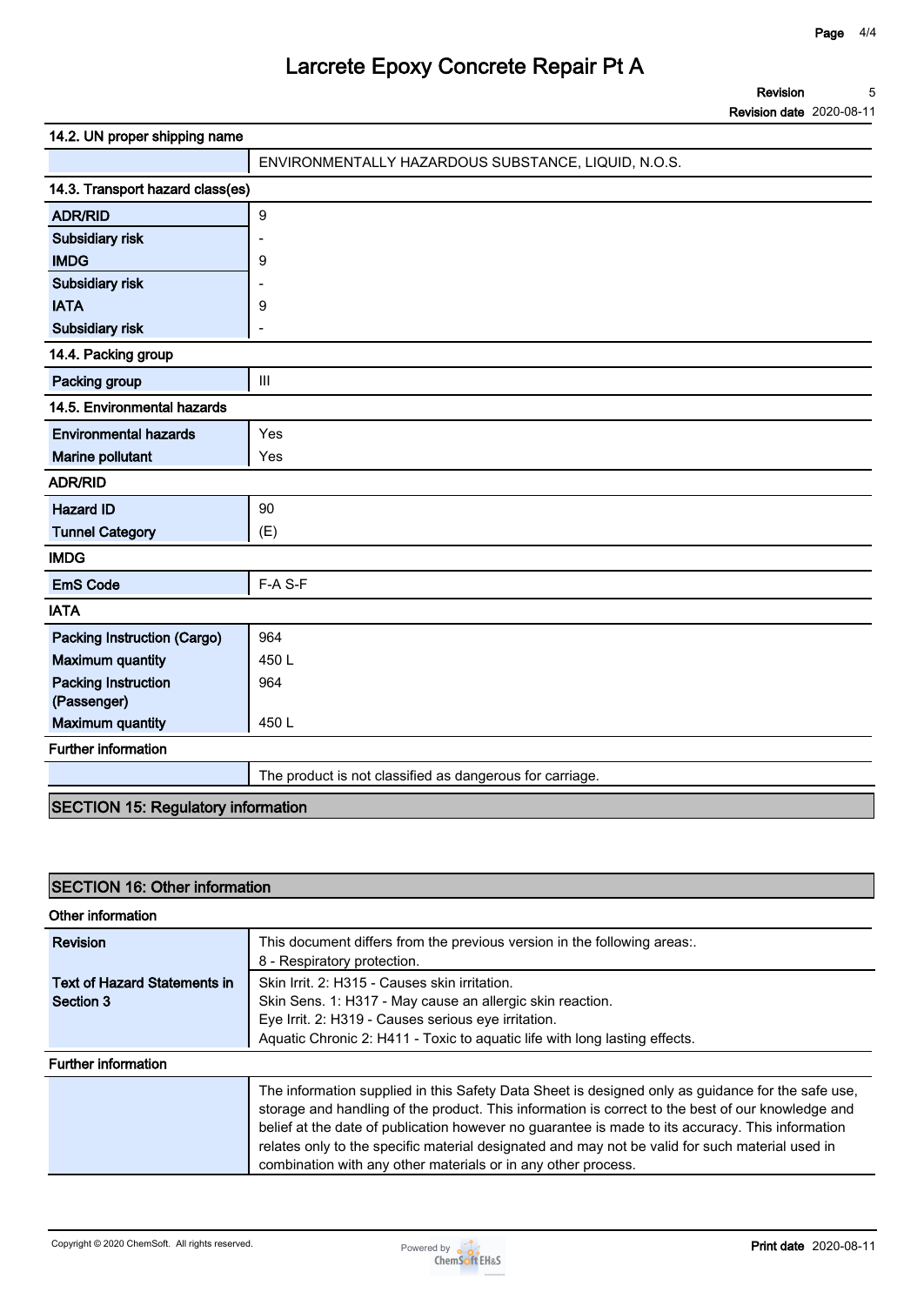

### **SAFETY DATA SHEET according to Regulation (EU) 2015/830**

**Page 1/5**

## **Larcrete Epoxy Concrete Repair Pt B**

**Revision Revision date 2019-12-12 5**

#### **SECTION 1: Identification of the substance/mixture and of the company/undertaking**

| 1.1. Product identifier                               |                                                                                                                                                                                                                                                                                                                                            |  |  |  |  |  |
|-------------------------------------------------------|--------------------------------------------------------------------------------------------------------------------------------------------------------------------------------------------------------------------------------------------------------------------------------------------------------------------------------------------|--|--|--|--|--|
| <b>Product name</b>                                   | Larcrete Epoxy Concrete Repair Pt B                                                                                                                                                                                                                                                                                                        |  |  |  |  |  |
|                                                       | 1.2. Relevant identified uses of the substance or mixture and uses advised against                                                                                                                                                                                                                                                         |  |  |  |  |  |
| <b>Product Use</b>                                    | [SU22] Professional uses: Public domain (administration, education, entertainment, services,<br>craftsmen); [SU19] Building and construction work; [PC0] Other; [PROC5] Mixing or blending in<br>batch processes for formulation of preparations and articles (multistage and/or significant contact);<br>[ERC3] Formulation in materials; |  |  |  |  |  |
| 1.3. Details of the supplier of the safety data sheet |                                                                                                                                                                                                                                                                                                                                            |  |  |  |  |  |
| Company                                               | Larsen Building Products Ltd                                                                                                                                                                                                                                                                                                               |  |  |  |  |  |
| <b>Address</b>                                        | 4 West Bank Road<br><b>Belfast Harbour Industrial Estate</b><br><b>Belfast</b><br>BT3 9JL<br>United Kingdom                                                                                                                                                                                                                                |  |  |  |  |  |
| Web                                                   | www.larsenbuildingproducts.com                                                                                                                                                                                                                                                                                                             |  |  |  |  |  |
| <b>Telephone</b>                                      | +44 (0) 28 9077 4000                                                                                                                                                                                                                                                                                                                       |  |  |  |  |  |
| Fax                                                   | +44 (0)28 9077 6945                                                                                                                                                                                                                                                                                                                        |  |  |  |  |  |
| Email                                                 | t.moore@larsenbuildingproducts.com                                                                                                                                                                                                                                                                                                         |  |  |  |  |  |

#### **SECTION 2: Hazards identification**

#### **2.1. Classification of the substance or mixture**

| 2.1.2. Classification - EC | Acute Tox. 4: H302; Skin Corr. 1B: H314; Skin Sens. 1: H317; Acute Tox. 4: H332; Aquatic |
|----------------------------|------------------------------------------------------------------------------------------|
| 1272/2008                  | Chronic 3: H412;                                                                         |

#### **2.2. Label elements**

| Hazard pictograms                                    |                                                                                                                                                                                                                                                                                                                                                                       |
|------------------------------------------------------|-----------------------------------------------------------------------------------------------------------------------------------------------------------------------------------------------------------------------------------------------------------------------------------------------------------------------------------------------------------------------|
| <b>Signal Word</b>                                   | Danger                                                                                                                                                                                                                                                                                                                                                                |
| <b>Hazard Statement</b>                              | Acute Tox, 4: H302 - Harmful if swallowed.<br>Skin Corr. 1B: H314 - Causes severe skin burns and eye damage.<br>Skin Sens. 1: H317 - May cause an allergic skin reaction.<br>Acute Tox, 4: H332 - Harmful if inhaled.<br>Aquatic Chronic 3: H412 - Harmful to aguatic life with long lasting effects.                                                                 |
| <b>Precautionary Statement:</b><br><b>Prevention</b> | P260 - Do not breathe dust/fume/gas/mist/vapours/spray.<br>P261 - Avoid breathing dust/fume/gas/mist/vapours/spray.<br>P264 - Wash thoroughly after handling.<br>P270 - Do no eat, drink or smoke when using this product.<br>P271 - Use only outdoors or in a well-ventilated area.<br>P272 - Contaminated work clothing should not be allowed out of the workplace. |

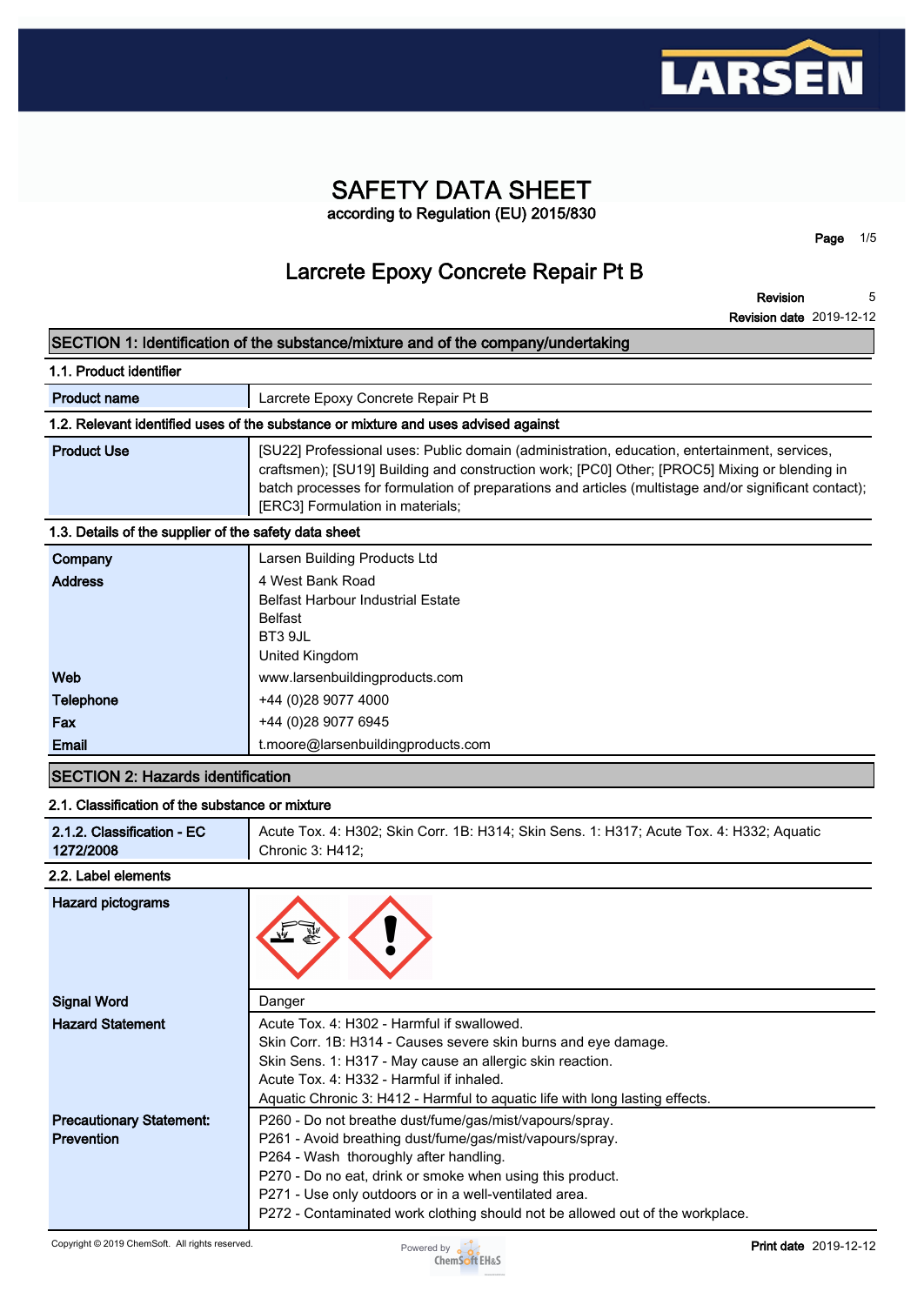| 2.2. Label elements             |                                                                                                                               |
|---------------------------------|-------------------------------------------------------------------------------------------------------------------------------|
|                                 | P273 - Avoid release to the environment.<br>P280 - Wear protective gloves/protective clothing/eye protection/face protection. |
| <b>Precautionary Statement:</b> | P301+P312 - IF SWALLOWED: Call a POISON CENTER/doctor/ / if you feel unwell.                                                  |
| Response                        | P301+P330+P331 - IF SWALLOWED: rinse mouth. Do NOT induce vomiting.                                                           |
|                                 | P302+P352 - IF ON SKIN: Wash with plenty of water/.                                                                           |
|                                 | P303+P361+P353 - IF ON SKIN (or hair): Take off immediately all contaminated clothing. Rinse                                  |
|                                 | skin with water/shower.                                                                                                       |
|                                 | P304+P340 - IF INHALED: Remove person to fresh air and keep comfortable for breathing.                                        |
|                                 | P305+P351+P338 - IF IN EYES: Rinse cautiously with water for several minutes. Remove contact                                  |
|                                 | lenses, if present and easy to do. Continue rinsing.                                                                          |
|                                 | P310 - Immediately call a POISON CENTER/doctor/.                                                                              |
|                                 | P312 - Call a POISON CENTER/doctor/ /if you feel unwell.                                                                      |
|                                 | P321 - Specific treatment (see on this label).                                                                                |
|                                 | P330 - Rinse mouth.                                                                                                           |
|                                 | P333+P313 - If skin irritation or rash occurs: Get medical advice/attention.                                                  |
|                                 | P363 - Wash contaminated clothing before reuse.                                                                               |
| <b>Precautionary Statement:</b> | P405 - Store locked up.                                                                                                       |
| <b>Storage</b>                  |                                                                                                                               |
| <b>Precautionary Statement:</b> | P501 - Dispose of contents/container to                                                                                       |
| <b>Disposal</b>                 |                                                                                                                               |

#### **SECTION 3: Composition/information on ingredients**

#### **3.2. Mixtures**

#### **EC 1272/2008**

| <b>Chemical Name</b>                            | Index No.    | CAS No.        | EC No.    | <b>REACH Registration</b><br><b>Number</b> | Conc.<br>$(\%w/w)$ | Classification                  |
|-------------------------------------------------|--------------|----------------|-----------|--------------------------------------------|--------------------|---------------------------------|
| 3-Aminomethyl-3,5,5-trimethylcyclo 612-067-00-9 |              | 2855-13-2      | 220-666-8 |                                            |                    | Acute Tox. 4: H312; Acute       |
| hexylamine                                      |              |                |           |                                            |                    | Tox. 4: H302; Skin Corr. 1B:    |
|                                                 |              |                |           |                                            |                    | H314; Skin Sens. 1: H317;       |
|                                                 |              |                |           |                                            |                    | Aquatic Chronic 3: H412;        |
| Benzyl alcohol                                  | 603-057-00-5 | $100 - 51 - 6$ | 202-859-9 |                                            |                    | Acute Tox. 4: H332; Acute       |
|                                                 |              |                |           |                                            |                    | Tox. 4: H302:                   |
| Salicylic Acid                                  |              | 69-72-7        | 200-712-3 |                                            |                    | Acute Tox. 4: H302; Skin Irrit. |
|                                                 |              |                |           |                                            |                    | 2: H315; Eye Dam. 1: H318;      |
|                                                 |              |                |           |                                            |                    | STOT SE 3: H335;                |

#### **SECTION 4: First aid measures**

#### **4.1. Description of first aid measures**

| Inhalation          | Inhalation of vapour may cause shortness of breath. Move the exposed person to fresh air. Seek<br>medical attention.                                         |
|---------------------|--------------------------------------------------------------------------------------------------------------------------------------------------------------|
| Eye contact         | Causes burns. Causes severe inflammation and may damage the cornea. Seek medical attention.                                                                  |
| <b>Skin contact</b> | Causes burns. Wash off immediately with plenty of soap and water. Remove contaminated<br>clothing. Seek medical attention if irritation or symptoms persist. |
| Ingestion           | Ingestion causes burns to the respiratory tract. DO NOT INDUCE VOMITING. If swallowed, seek<br>medical advice immediately and show this container or label.  |

#### **SECTION 5: Firefighting measures**

#### **5.1. Extinguishing media**

**Use as appropriate: Carbon dioxide (CO2), Dry chemical, Foam.**

#### **5.2. Special hazards arising from the substance or mixture**

**Corrosive. Burning produces irritating, toxic and obnoxious fumes.**

#### **5.3. Advice for firefighters**

**Wear suitable respiratory equipment when necessary.**

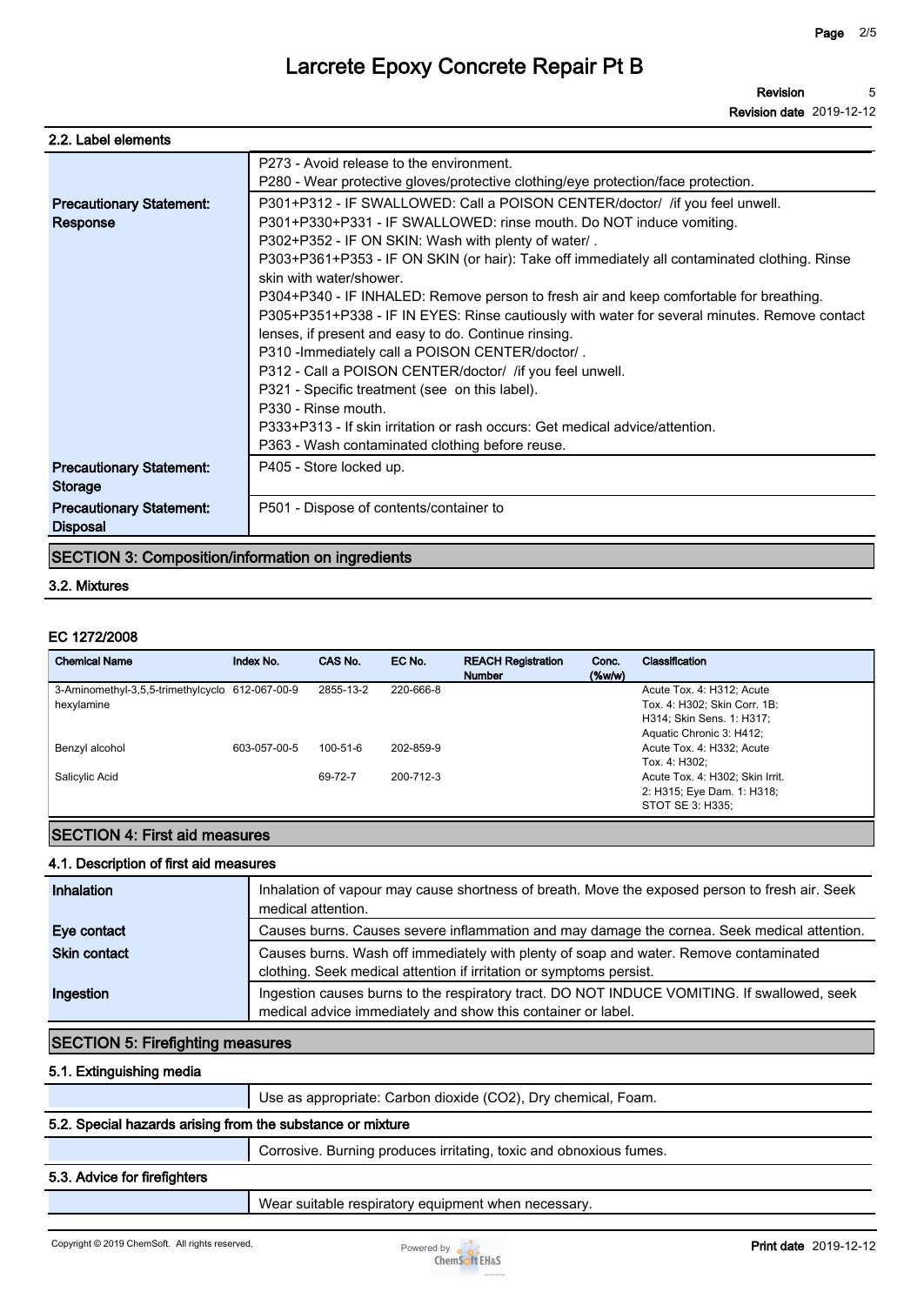**Revision 5**

**Revision date 2019-12-12**

| <b>SECTION 6: Accidental release measures</b>                     |                                                                                                                                                        |
|-------------------------------------------------------------------|--------------------------------------------------------------------------------------------------------------------------------------------------------|
|                                                                   | 6.1. Personal precautions, protective equipment and emergency procedures                                                                               |
|                                                                   | Ensure adequate ventilation of the working area. Evacuate personnel to a safe area. Wear suitable<br>protective equipment.                             |
| 6.2. Environmental precautions                                    |                                                                                                                                                        |
|                                                                   | Do not allow product to enter drains. Prevent further spillage if safe.                                                                                |
| 6.3. Methods and material for containment and cleaning up         |                                                                                                                                                        |
|                                                                   | Absorb with inert, absorbent material. Transfer to suitable, labelled containers for disposal. Clean<br>spillage area thoroughly with plenty of water. |
| <b>SECTION 7: Handling and storage</b>                            |                                                                                                                                                        |
| 7.1. Precautions for safe handling                                |                                                                                                                                                        |
|                                                                   | Avoid contact with eyes and skin. Ensure adequate ventilation of the working area.                                                                     |
| 7.2. Conditions for safe storage, including any incompatibilities |                                                                                                                                                        |
|                                                                   | Keep in a cool, dry, well ventilated area. Keep containers tightly closed.                                                                             |
| <b>SECTION 8: Exposure controls/personal protection</b>           |                                                                                                                                                        |
| 8.2. Exposure controls                                            |                                                                                                                                                        |
| 8.2.1. Appropriate engineering<br>controls                        | Ensure adequate ventilation of the working area.                                                                                                       |
| 8.2.2. Individual protection<br>measures                          | Wear chemical protective clothing.                                                                                                                     |
| Eye / face protection                                             | Approved safety goggles.                                                                                                                               |
| Skin protection -<br>Handprotection                               | Chemical resistant gloves (PVC).                                                                                                                       |
| <b>Respiratory protection</b>                                     | In case of insufficient ventilation, wear suitable respiratory equipment.                                                                              |
| <b>SECTION 9: Physical and chemical properties</b>                |                                                                                                                                                        |
| 9.1. Information on basic physical and chemical properties        |                                                                                                                                                        |
| Appearance   Liquid                                               |                                                                                                                                                        |
|                                                                   | <b>Colour</b> Pale Straw                                                                                                                               |
| <b>Odour</b>                                                      | Characteristic                                                                                                                                         |
| <b>SECTION 10: Stability and reactivity</b>                       |                                                                                                                                                        |
| 10.2. Chemical stability                                          |                                                                                                                                                        |
|                                                                   | Stable under normal conditions.                                                                                                                        |
| <b>SECTION 11: Toxicological information</b>                      |                                                                                                                                                        |
| 11.1. Information on toxicological effects                        |                                                                                                                                                        |
| Skin corrosion/irritation                                         | Causes burns.                                                                                                                                          |
| 11.1.4. Toxicological Information                                 |                                                                                                                                                        |
|                                                                   | No data available                                                                                                                                      |
| <b>SECTION 12: Ecological information</b>                         |                                                                                                                                                        |
| 12.1. Toxicity                                                    |                                                                                                                                                        |
|                                                                   | No data available                                                                                                                                      |
| <b>SECTION 13: Disposal considerations</b>                        |                                                                                                                                                        |
|                                                                   |                                                                                                                                                        |

#### **General information**

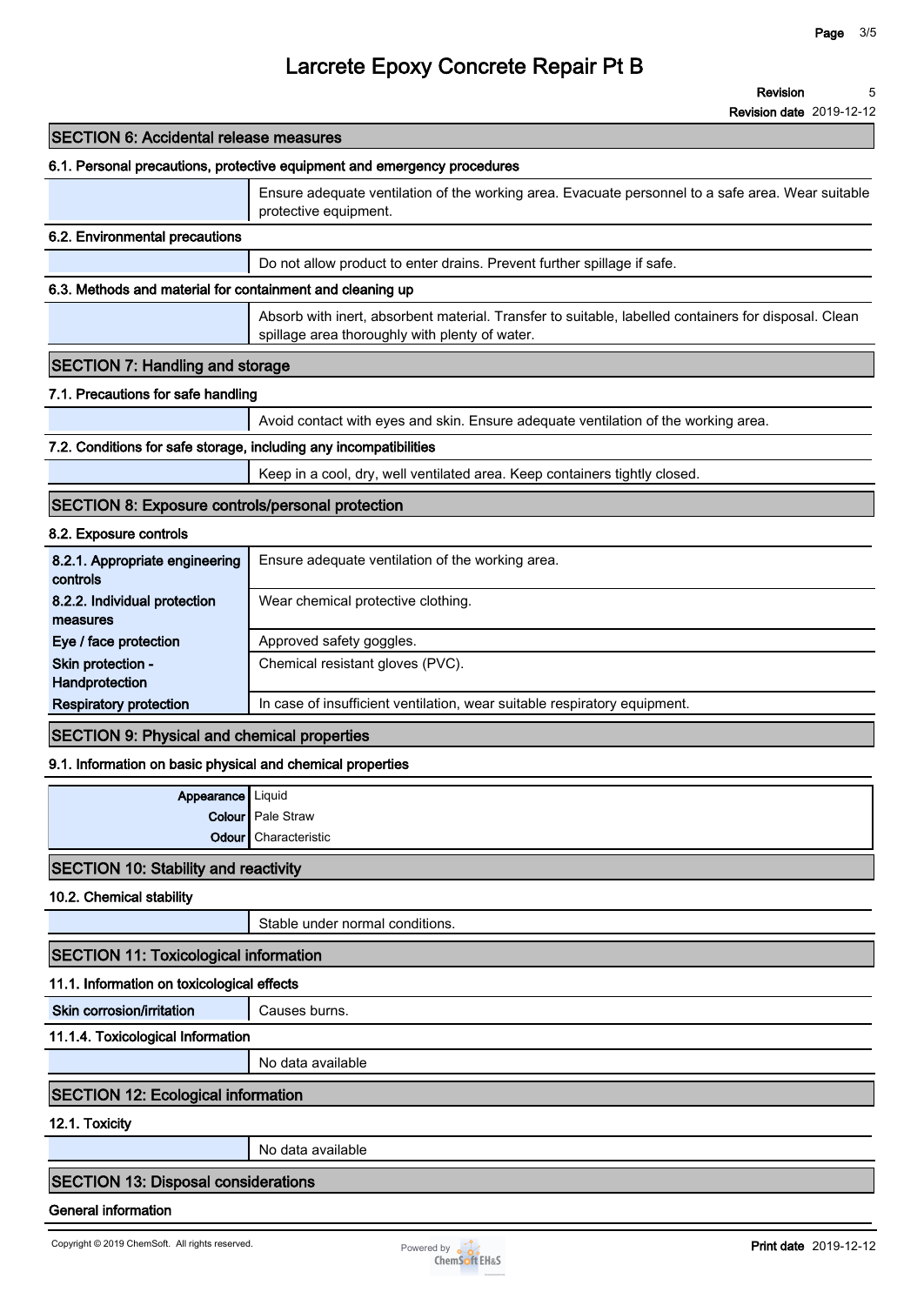**Revision Revision date 2019-12-12 5**

| <b>General information</b>                |                                                                   |
|-------------------------------------------|-------------------------------------------------------------------|
|                                           | Dispose of in compliance with all local and national regulations. |
| <b>SECTION 14: Transport information</b>  |                                                                   |
| Hazard pictograms                         |                                                                   |
|                                           |                                                                   |
| 14.1. UN number                           |                                                                   |
|                                           | <b>UN2289</b>                                                     |
| 14.2. UN proper shipping name             |                                                                   |
|                                           | <b>ISOPHORONEDIAMINE</b>                                          |
| 14.3. Transport hazard class(es)          |                                                                   |
| <b>ADR/RID</b>                            | 8                                                                 |
| Subsidiary risk                           |                                                                   |
| <b>IMDG</b>                               | 8                                                                 |
| Subsidiary risk                           |                                                                   |
| <b>IATA</b>                               | 8                                                                 |
| Subsidiary risk                           | ۳                                                                 |
| 14.4. Packing group                       |                                                                   |
| Packing group                             | $\mathop{\rm III}$                                                |
| 14.5. Environmental hazards               |                                                                   |
| <b>Environmental hazards</b>              | No                                                                |
| Marine pollutant                          | No                                                                |
| <b>ADR/RID</b>                            |                                                                   |
| <b>Hazard ID</b>                          | 80                                                                |
| <b>Tunnel Category</b>                    | (E)                                                               |
| <b>IMDG</b>                               |                                                                   |
| <b>EmS Code</b>                           | F-A S-B                                                           |
| <b>IATA</b>                               |                                                                   |
| <b>Packing Instruction (Cargo)</b>        | 856                                                               |
| <b>Maximum quantity</b>                   | 60L                                                               |
| <b>Packing Instruction</b>                | 852                                                               |
| (Passenger)                               |                                                                   |
| <b>Maximum quantity</b>                   | 5L                                                                |
| <b>SECTION 15: Regulatory information</b> |                                                                   |

| <b>SECTION 16: Other information</b>             |                                                                                                                                                                                                                                 |                              |  |  |
|--------------------------------------------------|---------------------------------------------------------------------------------------------------------------------------------------------------------------------------------------------------------------------------------|------------------------------|--|--|
| Other information                                |                                                                                                                                                                                                                                 |                              |  |  |
| <b>Text of Hazard Statements in</b><br>Section 3 | Acute Tox. 4: H302 - Harmful if swallowed.<br>Acute Tox. 4: H312 - Harmful in contact with skin.<br>Skin Corr. 1B: H314 - Causes severe skin burns and eye damage.<br>Skin Sens. 1: H317 - May cause an allergic skin reaction. |                              |  |  |
| Copyright © 2019 ChemSoft. All rights reserved.  | Powered by $\frac{1}{2}$<br>ChemSoft EH&S                                                                                                                                                                                       | <b>Print date</b> 2019-12-12 |  |  |

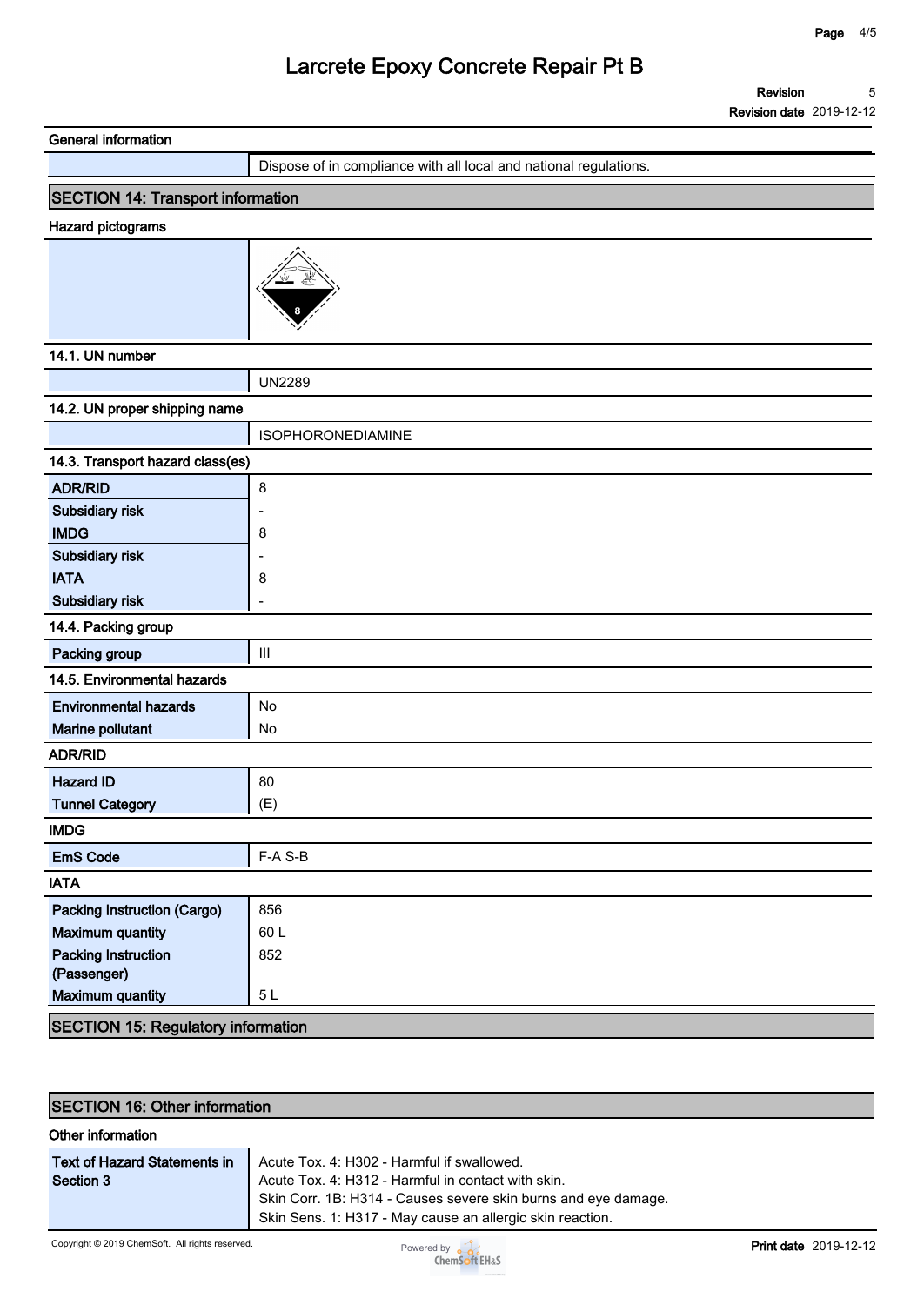| Other information          |                                                                                                                                                                                                                                                                                                                                                                                                                                                                                |
|----------------------------|--------------------------------------------------------------------------------------------------------------------------------------------------------------------------------------------------------------------------------------------------------------------------------------------------------------------------------------------------------------------------------------------------------------------------------------------------------------------------------|
|                            | Aquatic Chronic 3: H412 - Harmful to aquatic life with long lasting effects.<br>Acute Tox, 4: H332 - Harmful if inhaled.<br>Skin Irrit. 2: H315 - Causes skin irritation.<br>Eye Dam. 1: H318 - Causes serious eye damage.<br>STOT SE 3: H335 - May cause respiratory irritation.                                                                                                                                                                                              |
| <b>Further information</b> |                                                                                                                                                                                                                                                                                                                                                                                                                                                                                |
|                            | The information supplied in this Safety Data Sheet is designed only as guidance for the safe use,<br>storage and handling of the product. This information is correct to the best of our knowledge and<br>belief at the date of publication however no guarantee is made to its accuracy. This information<br>relates only to the specific material designated and may not be valid for such material used in<br>combination with any other materials or in any other process. |

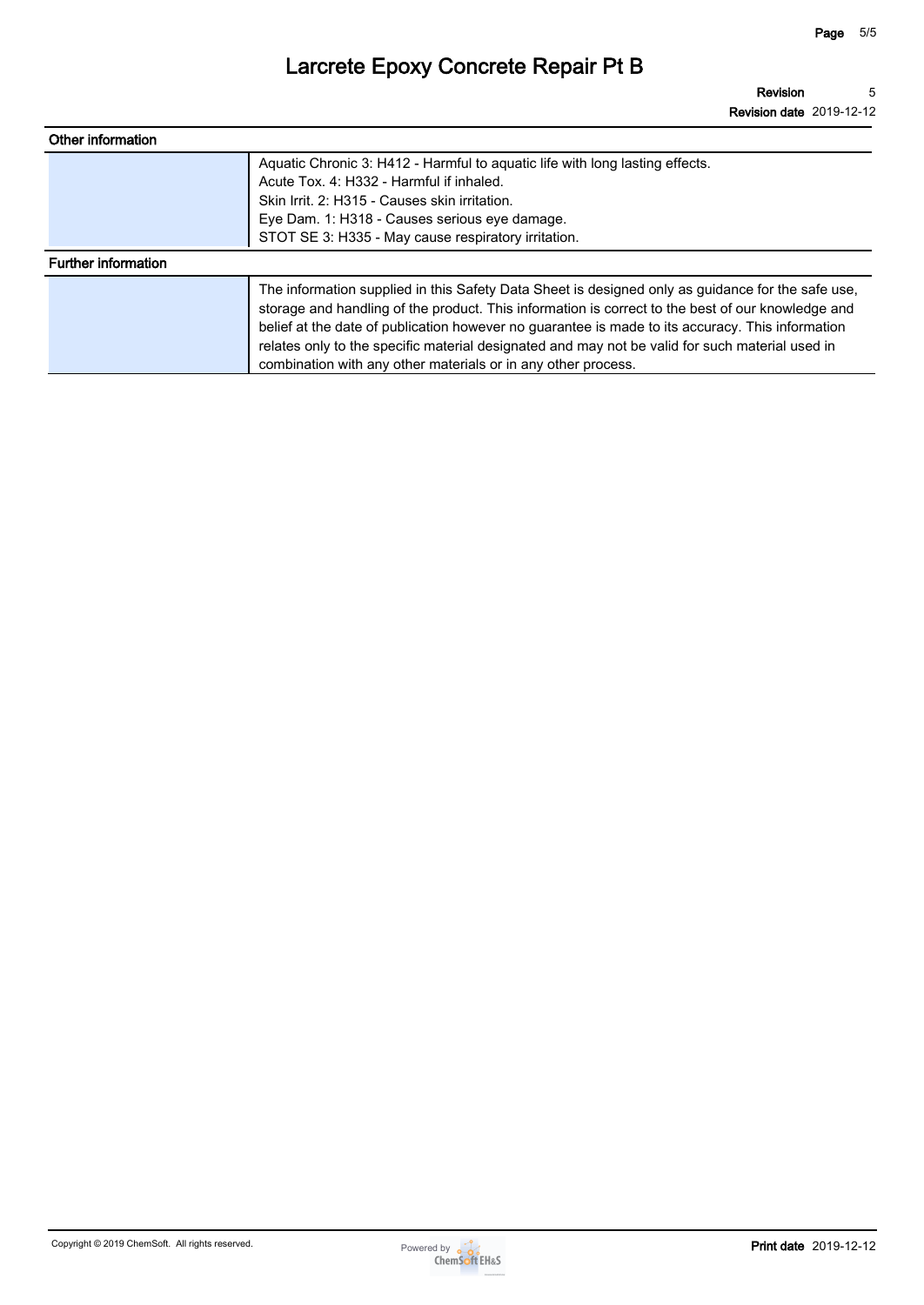

### **SAFETY DATA SHEET according to 1907/2006/EC, Article 31**

**Page 1/4**

## **Larcrete Epoxy Concrete Repair Pt C**

**Revision Revision date 2017-08-21 3**

|                                                       | SECTION 1: Identification of the substance/mixture and of the company/undertaking                                                                                                                                                                                      |  |  |  |
|-------------------------------------------------------|------------------------------------------------------------------------------------------------------------------------------------------------------------------------------------------------------------------------------------------------------------------------|--|--|--|
| 1.1. Product identifier                               |                                                                                                                                                                                                                                                                        |  |  |  |
| <b>Product name</b>                                   | Larcrete Epoxy Concrete Repair Pt C                                                                                                                                                                                                                                    |  |  |  |
|                                                       | 1.2. Relevant identified uses of the substance or mixture and uses advised against                                                                                                                                                                                     |  |  |  |
| <b>Product Use</b>                                    | [SU22] Professional uses: Public domain (administration, education, entertainment, services,<br>craftsmen); [SU19] Building and construction work; [PC0] Other; [PROC19] Hand-mixing with<br>intimate contact and only PPE available; [ERC3] Formulation in materials; |  |  |  |
| 1.3. Details of the supplier of the safety data sheet |                                                                                                                                                                                                                                                                        |  |  |  |
| Company                                               | Larsen Building Products Ltd                                                                                                                                                                                                                                           |  |  |  |
| <b>Address</b>                                        | 4 West Bank Road<br><b>Belfast Harbour Industrial Estate</b><br><b>Belfast</b><br>BT3 9JL<br>United Kingdom                                                                                                                                                            |  |  |  |
| Web                                                   | www.larsenbuildingproducts.com                                                                                                                                                                                                                                         |  |  |  |
| <b>Telephone</b>                                      | +44 (0)28 9077 4000                                                                                                                                                                                                                                                    |  |  |  |
| Fax                                                   | +44 (0)28 9077 6945                                                                                                                                                                                                                                                    |  |  |  |
| Email                                                 | t.moore@larsenbuildingproducts.com                                                                                                                                                                                                                                     |  |  |  |
| <b>SECTION 2: Hazards identification</b>              |                                                                                                                                                                                                                                                                        |  |  |  |
| 2.1. Classification of the substance or mixture       |                                                                                                                                                                                                                                                                        |  |  |  |
| 2.1.2. Classification - EC<br>1272/2008               | STOT RE 2: H373;                                                                                                                                                                                                                                                       |  |  |  |
| 2.2. Label elements                                   |                                                                                                                                                                                                                                                                        |  |  |  |

# **Hazard pictograms Signal Word Warning Hazard Statement STOT RE 2: H373 - May cause damage to organs through prolonged or repeated exposure . Precautionary Statement: Prevention P260 - Do not breathe dust/fume/gas/mist/vapours/spray. Precautionary Statement: Response P314 - Get medical advice/attention if you feel unwell. Precautionary Statement: Disposal P501 - Dispose of contents/container to**

#### **SECTION 3: Composition/information on ingredients**

#### **3.2. Mixtures**

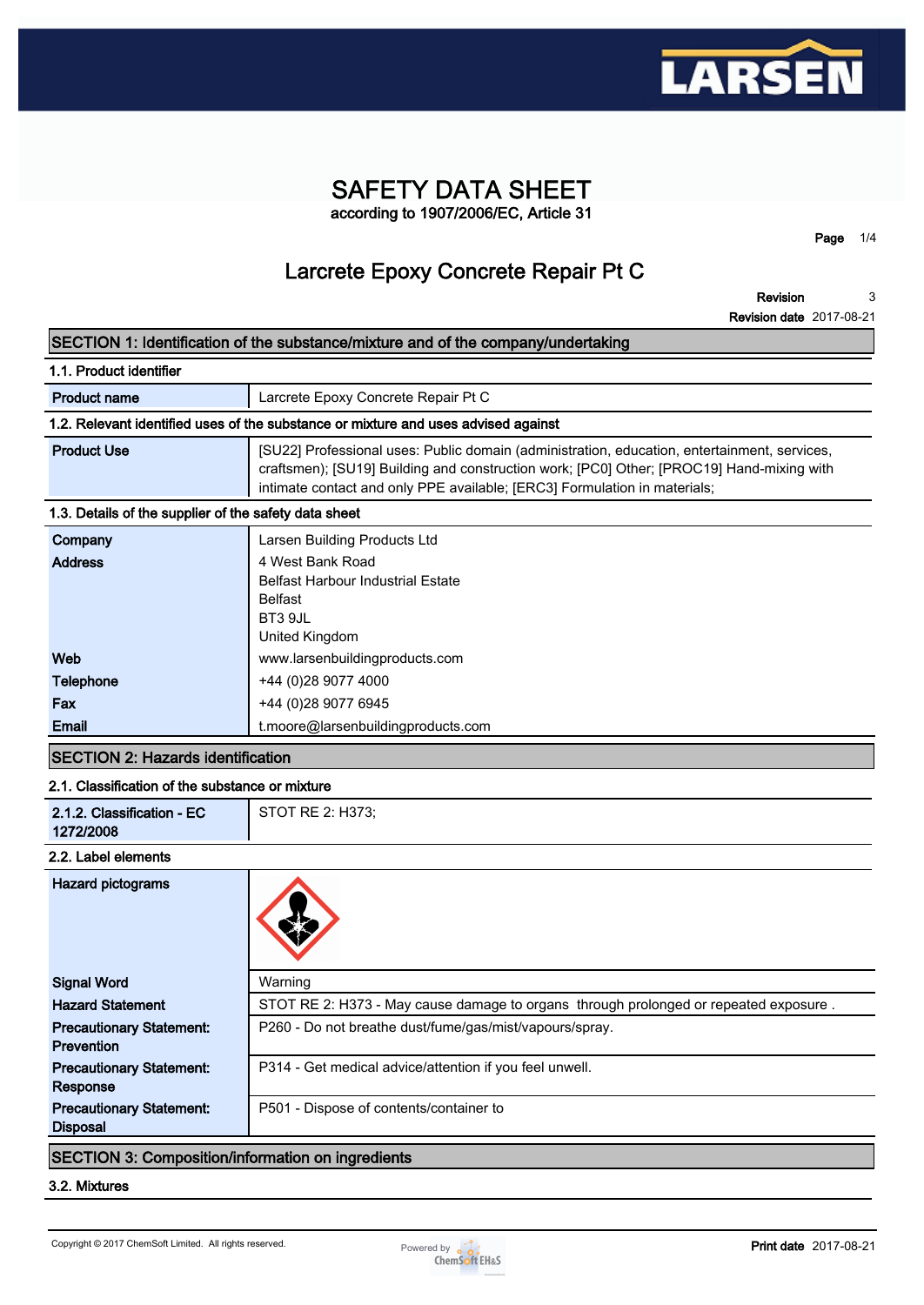**3.2. Mixtures**

#### **67/548/EEC / 1999/45/EC**

| <b>Chemical Name</b> | Index No. | CAS No.    | EC No.    | <b>REACH Registration</b><br>Number | Conc.<br>$(\%w/w)$ | <b>Classification</b> | M-factor. |
|----------------------|-----------|------------|-----------|-------------------------------------|--------------------|-----------------------|-----------|
| Titanium Dioxide     |           | 13463-67-7 | 236-675-5 |                                     |                    |                       |           |

#### **EC 1272/2008**

| <b>Chemical Name</b>    | Index No. | CAS No.    | EC No.    | <b>REACH Registration</b><br><b>Number</b> | Conc.<br>$(\%w/w)$ | Classification   | M-factor. |
|-------------------------|-----------|------------|-----------|--------------------------------------------|--------------------|------------------|-----------|
| Silica Flour            |           | 14808-60-7 |           |                                            |                    | STOT RE 2: H373; |           |
| <b>Titanium Dioxide</b> |           | 13463-67-7 | 236-675-5 |                                            |                    |                  |           |

#### **SECTION 4: First aid measures**

#### **4.1. Description of first aid measures**

| Inhalation          | Harmful by inhalation. Inhalation may cause nausea and vomiting. May cause dizziness and<br>headache. Move the exposed person to fresh air. Seek medical attention.                                                                                                               |
|---------------------|-----------------------------------------------------------------------------------------------------------------------------------------------------------------------------------------------------------------------------------------------------------------------------------|
| Eye contact         | May cause irritation to eyes. Rinse immediately with plenty of water for 15 minutes holding the<br>eyelids open. Seek medical attention if irritation or symptoms persist.                                                                                                        |
| <b>Skin contact</b> | May cause irritation to skin. May cause dermatitis. Wash off immediately with plenty of soap and<br>water. Remove contaminated clothing. Seek medical attention if irritation or symptoms persist.                                                                                |
| Ingestion           | Harmful if swallowed. Ingestion may cause nausea and vomiting. Ingestion is irritating to the<br>respiratory tract and may cause damage to the central nervous system. DO NOT INDUCE<br>VOMITING. If swallowed, seek medical advice immediately and show this container or label. |

#### **SECTION 5: Firefighting measures**

#### **5.1. Extinguishing media**

**Use as appropriate: Carbon dioxide (CO2), Dry chemical, Foam.**

#### **5.2. Special hazards arising from the substance or mixture**

**Burning produces irritating, toxic and obnoxious fumes.**

#### **5.3. Advice for firefighters**

**Self-contained breathing apparatus. Wear protective clothing.**

#### **SECTION 6: Accidental release measures**

#### **6.1. Personal precautions, protective equipment and emergency procedures**

**Ensure adequate ventilation of the working area. Wear suitable protective equipment.**

#### **6.2. Environmental precautions**

**Do not allow product to enter drains. Prevent further spillage if safe.**

#### **6.3. Methods and material for containment and cleaning up**

**Avoid raising dust. Sweep up. Transfer to suitable, labelled containers for disposal. Clean spillage area thoroughly with plenty of water.**

#### **SECTION 7: Handling and storage**

#### **7.1. Precautions for safe handling**

**Avoid contact with eyes and skin. Ensure adequate ventilation of the working area. Adopt best Manual Handling considerations when handling, carrying and dispensing.**

#### **7.2. Conditions for safe storage, including any incompatibilities**

**Keep in a cool, dry, well ventilated area. Keep containers tightly closed.**

#### **SECTION 8: Exposure controls/personal protection**

#### **8.1. Control parameters**

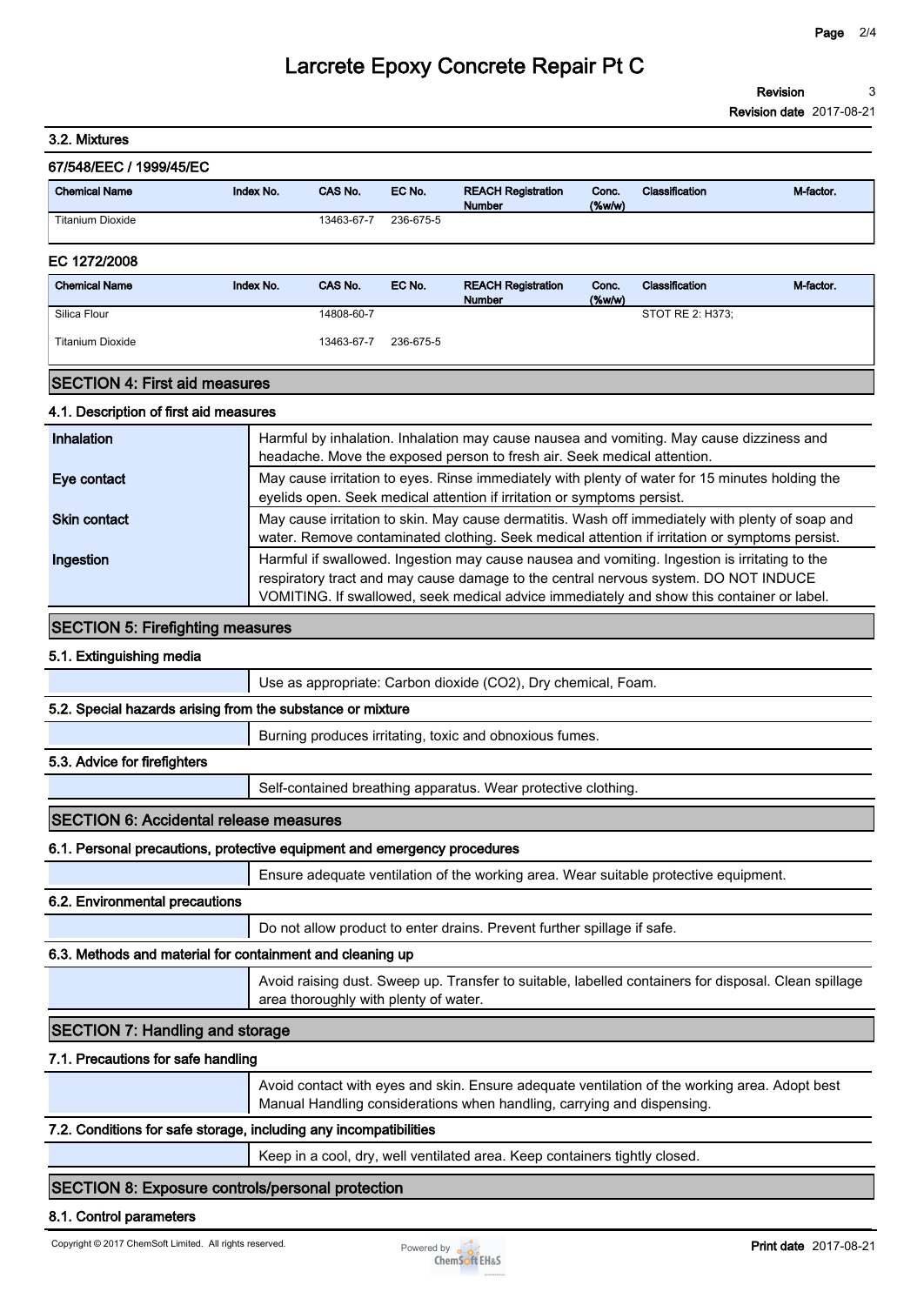#### **8.1. Control parameters**

| 8.1.1. Exposure Limit Values |                               |                                |
|------------------------------|-------------------------------|--------------------------------|
| Titanium Dioxide             | WEL 8-hr limit ppm: -         | WEL 8-hr limit mg/m3: -        |
|                              | WEL 15 min limit ppm: -       | WEL 15 min limit mg/m3: -      |
|                              | WEL 8-hr limit mg/m3 total 10 | WEL 15 min limit mg/m3 total - |
|                              | inhalable dust:               | inhalable dust:                |
|                              | WEL 8-hr limit mg/m3 total 4  | WEL 15 min limit mg/m3 total - |
|                              | respirable dust:              | respirable dust                |
|                              |                               |                                |

| 8.2. Exposure controls         |                                                                           |
|--------------------------------|---------------------------------------------------------------------------|
| 8.2.1. Appropriate engineering | Ensure adequate ventilation of the working area.                          |
| controls                       |                                                                           |
| 8.2.2. Individual protection   | Wear chemical protective clothing.                                        |
| measures                       |                                                                           |
| Eye / face protection          | Approved safety goggles.                                                  |
| Skin protection -              | Chemical resistant gloves (PVC).                                          |
| Handprotection                 |                                                                           |
| <b>Respiratory protection</b>  | In case of insufficient ventilation, wear suitable respiratory equipment. |
|                                |                                                                           |

#### **SECTION 9: Physical and chemical properties**

#### **9.1. Information on basic physical and chemical properties**

| Appearance   Powder                         |  |
|---------------------------------------------|--|
| <b>Colour</b> Grey                          |  |
| <b>SECTION 10: Stability and reactivity</b> |  |

**10.2. Chemical stability**

**Stable under normal conditions.**

#### **SECTION 11: Toxicological information**

#### **11.1.4. Toxicological Information**

**No data available**

#### **SECTION 12: Ecological information**

**12.1. Toxicity**

**No data available**

#### **SECTION 13: Disposal considerations**

**General information**

**Dispose of in compliance with all local and national regulations.**

#### **SECTION 14: Transport information**

#### **14.1. UN number**

**The product is not classified as dangerous for carriage.**

#### **14.2. UN proper shipping name**

**The product is not classified as dangerous for carriage.**

#### **14.3. Transport hazard class(es)**

**The product is not classified as dangerous for carriage.**

#### **14.4. Packing group**